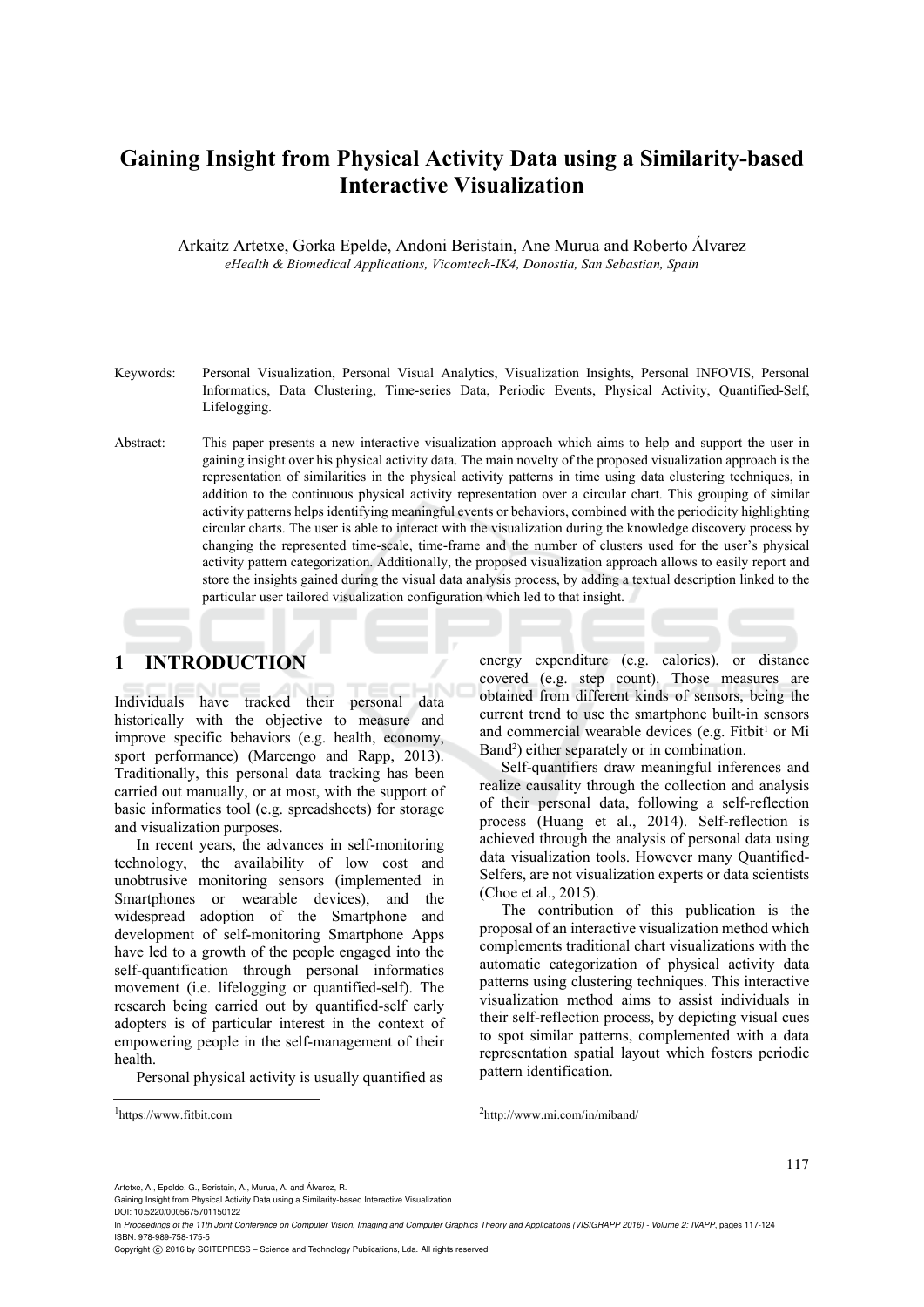In this paper, we first analyze the related work in the field of self-tracked physical activity visualization (Section 2). Section 3 presents our contributions, i.e., an approach for similarity based interactive visualization of self-tracked physical activity. In Section 4 we summarize the paper and present our conclusions.

# **2 RELATED WORK**

Huang et al. (Huang et al., 2014) define and classify Personal Visualization (PV) as an interactive visual data representation process for the personal context, and Personal Visual Analytics (PVA), as visualization that involves the computer assisted analysis. Following this classification, in the first subsection we will first analyze the evolution of the personal visualization techniques considering the scope of personal data. Next, in a second subsection, PVA approaches, which integrate the computer assisted analysis with the visualization of the selfquantified data will be analyzed. The aim of the computer assisted analysis is to facilitate the selfreflection process and the identification of insights by the user.

#### **2.1 Personal Visualization Techniques**

In the prior works in the field, various approaches have been proposed for the visualization of selfquantified data, ranging from traditional statistical graphics, to representations in the form of abstract art. Although proposals of new visualization paradigms as informative art (Fan et al., 2012), living metaphors (Consolvo et al., 2009; Khot et al., 2015; Lin et al., 2006) or ambient display (Jafarinaimi et al., 2005; Rogers et al., 2010) have been defined, most of the tools for physical activity monitoring visualization at the consumer user level (e.g. Endomondo, MapMyFitness, ) still use charts (e.g. line, bar, diagram scatter, pie charts) and most-self-quantifiers use charts to represent and display their physical activity (Choe et al., 2015).

Recently, new approaches to visualize selfquantified data have emerged. A recent work (Larsen et al., 2013), presents a visualization technique for time series data in the form of a spiral structure visualization. This visualization technique aims to assist the user in identifying repeating patterns in selfquantified data, such as geographical location or physical activity.

The spiral-based representation is good at discovering recurrent patterns over a period of time.

The spiral visualization represents events with similar period aligned along similar angles of the arcs, resulting in aligned sections of the spiral (Carlis and Konstan, 1998; Weber et al., 2001).

A spiral is formed by a continuous line representing the time, so that "time's continuity" concept is clearly represented. However, the represented time unit (i.e. hours, days, weeks etc.) is not always clearly identified. Say we have a visualization formed by a spiral of Archimedes that shows seven segments (representing days) per each rotation of 360 degrees. The primary time unit -a dayis obvious and easy to identify, nevertheless the secondary time unit –a week- is not so obvious and its boundaries are not always clear.

Our approach is based on circular maps. Spiralbased visualization and circular visualizations are similar in many ways, but the latter is unique in that each ring represents a temporary unit. This concept is similar to tree rings, where every ring represents a year. The rings closer to the center are the oldest and the external ones the newest. In addition, display can also be seen as an analog clock, in which the clock hands can have different number of positions depending on the time scale. For a week scale, the clock hands have 7 steps, one per day of the week. For a day scale the hands may have 24 steps, one per hour. And given position, all the rings crossed by the clock hand correspond to the same step/phase in the time scale (e.g. day of the week), that is, they are visually aligned permitting a clear comparison.

### **2.2 Personal Visualization Analytics Techniques**

In the context of large data set exploration, it is generally a difficult task to recognize patterns or trends, even if a good visualization is provided. Furthermore, regarding personal data visualization and the tools available for that purpose, people may not dedicate much effort exploring the possibilities provided by those tools and may not have the skills or experience required to identify such patterns.

In the non-personal context, computer algorithms have been applied to visual analysis applications successfully (Gotz et al., 2014; Van Wijk and Van Selow, 1999). Here, Wijk et al. (Van Wijk and Van Selow, 1999) presented a job that uses a combination calendar and chart visualization combined with clustering techniques to facilitate the identification of patterns and trends in multivariate time series.

On a personal context, the use of computer algorithms to recognize patterns and trends can help users gaining insights into their behaviours and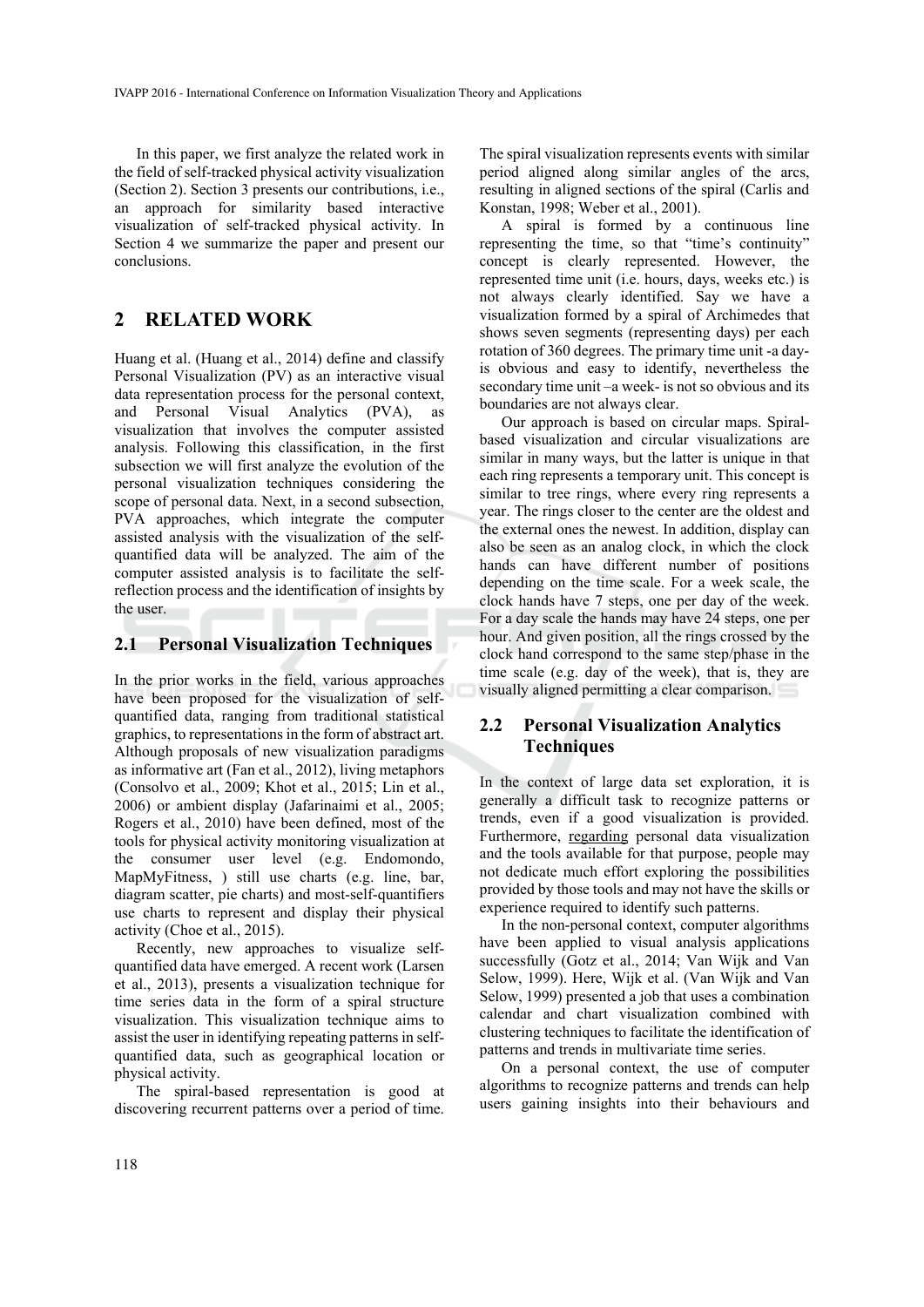reducing the attention required to explore personal visualizations.

In the research works (Froehlich et al., 2009, 2012; McDuff et al., 2012) the authors apply clustering techniques to PV. Froehlich et al. applied computer-based classification to improve the visualization of transportation usage (Froehlich et al., 2009) and water consumption (Froehlich et al., 2012). In the same way, Mcduff et al. (McDuff et al., 2012) use a classification scheme to predict the emotional state of the user and provide a user interface to capture the user reflection.

Some other authors have investigated the use of computer algorithms to optimize the design of personal visualizations (Douma et al., 2009; Shen and Ma, 2008). Douma et al., (2009) use computer algorithms to maintain the design of integrated radial tree structure (involving graph structures) with balanced layout visualization. The development presented in (Shen and Ma, 2008) supports the temporal and semantic filtering through a time chart diagram and an interactive ontology. The aim of this development is to isolate subsets of data, for a detailed analysis.

Another usage of computer algorithms in PVA that has been identified is on texts analysis for visualization (Dork et al., 2010; Marcus et al., 2011). In the research of (Marcus et al., 2011), computational algorithms are applied to text analysis to automatically find peaks and high activity of tweets, and to significantly label them using text from the tweets themselves. Similarly, (Dork et al., 2010) use text processing in the context of the evolution of a conversation to visually represent what just happened and what is happening now.

Other uses for computer algorithms in PVA include the reduction of the data dimensions to allow users to visualize and navigate through them (Faridani et al., 2010; Preuveneers and Berbers, 2008). (Faridani et al., 2010) applied this approach to navigation through online comments and (Preuveneers and Berbers, 2008) did the same for the recognition of health states, to help users with diabetes, to take informed decisions about the daily dose, to achieve and sustain adequate levels of glucose in blood.

Finally, the last identified computer algorithms usage in PVA are data-mining techniques. Khovanskaya et al. used data-mining techniques to identify patterns in the personal context (Khovanskaya et al., 2013).

Grouping different data samples by similarity often facilitates the insight gaining process. This is why clustering techniques have been applied in the field of visual analytics as a way to emphasize differences and similarities between events or sequence of events (Van Wijk and Van Selow, 1999). In Wijk et al.'s work energy expenditure data is clustered in order to find similar day patterns along a year. Each cluster, -representing a day pattern- is assigned a color and, within the calendar, each day is painted with its corresponding cluster's color.

Our approach takes from (Van Wijk and Van Selow, 1999) the idea of grouping time series according to their similarity and identifying samples as members of the cluster they belong to, using colors. However, instead of using a hierarchical clustering algorithm as in (Van Wijk and Van Selow, 1999), our approach uses centroid-based clustering techniques. In addition, we have introduced the circular chart visualization instead of a calendar, thus providing better PVA capabilities.

# **3 MATERIAL AND METHODS**

An interactive web-based user interface has been implemented enabling users to visually explore and analyze their own physical activity data.

We have used  $d3.$ js<sup>3</sup> as the primary chart generating tool of our interactive user interface. We have selected and combined some different visualizations such as circular chart, pie chart and multi-series line chart.

For the implementation of the unsupervised classification part we have utilized a clustering algorithm collection called figue<sup>4</sup>, since it provides a JavaScript implementation of algorithms such as kmeans and fuzzy c-means amongst others.

Interactive web user interfaces have been built on top of Bootstrap<sup>5</sup> framework and jOueryUI<sup>6</sup> library. Those technologies allow following a responsive web design approach, thus providing an optimal viewing and interaction experience across different devices (e.g. smartphones, tablets, laptops).

#### **3.1 Activity Data**

Although our work is generalizable to virtually any kind of univariate interval time series data, this work focuses on the analysis of physical activity data. To demonstrate the capabilities of our visualization tool,

<sup>3</sup> http://d3js.org/

<sup>4</sup>https://code.google.com/p/figue/

<sup>5</sup>http://getbootstrap.com/

<sup>6</sup> https://jqueryui.com/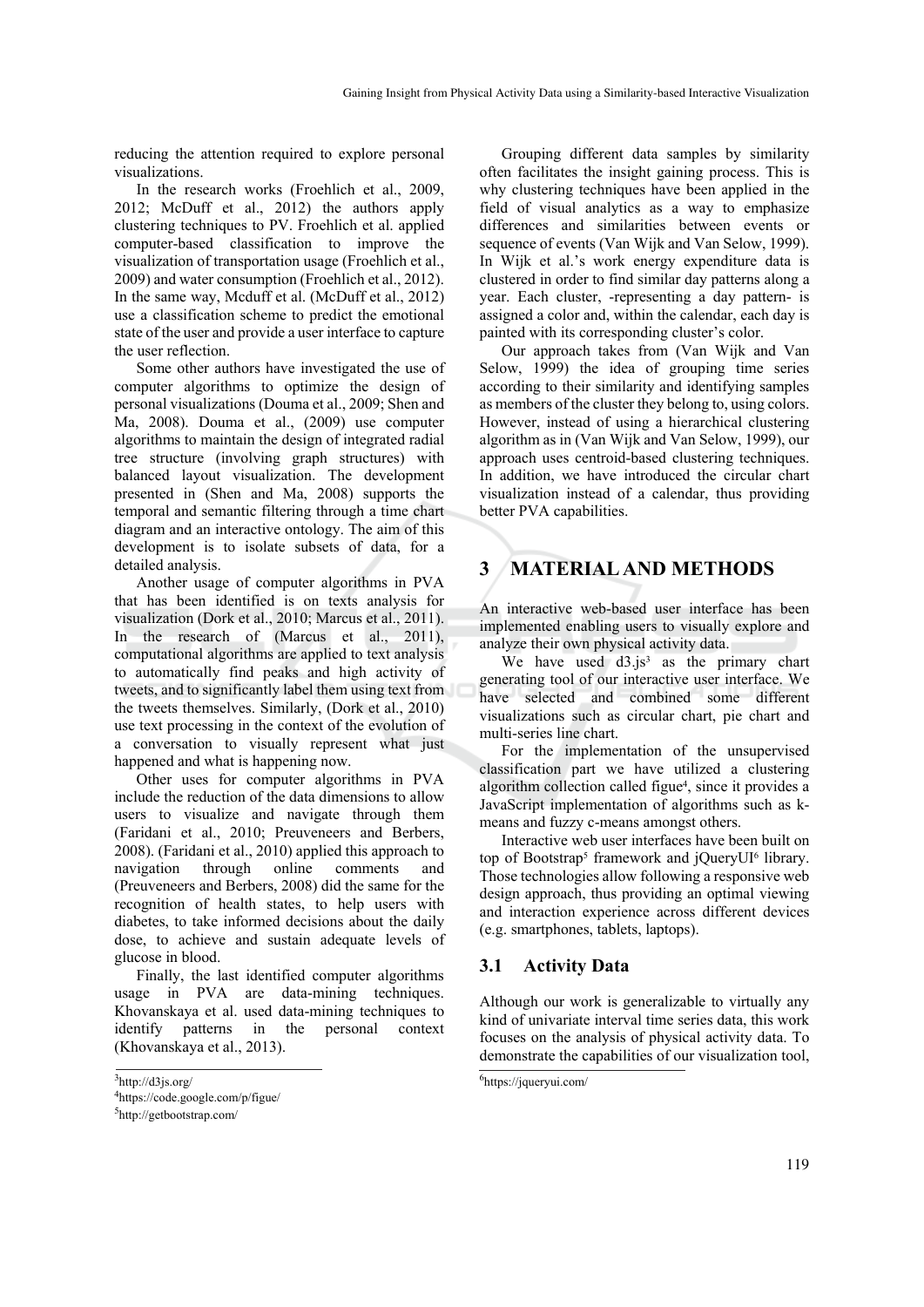we have built a dataset using raw physical activity data acquired continuously from Mi Band<sup>7</sup> devices. We have collected the raw data samples recorded by 5 different devices during a period of 4 months (over 170000 samples per person). The obtained raw data is composed of a per-minute measure of the following data:

- **Timestamp**
- Number of steps
- Activity (Sleep, Idle, Run, Walk)
- Walk Distance
- Run Distance
- **•** Walk Calories
- Run Calories

Collected raw data has been processed in order to do aggregations of different granularity.

#### **3.2 Clustering**

Our ultimate goal is to group similar day activity patterns together, in order to show which group belongs each day. We also aim to show the shape of the average day of each cluster. For that purpose, we use machine learning based clustering techniques.

To apply cluster analysis techniques we divide our time series data into a collection of n elements, each representing a day,

$$
X = \{x_1, ..., x_n\}
$$
 (1)

An element consists of a sequence of m elements,

$$
Y = \{y_1, \dots, y_m\} \tag{2}
$$

Where  $y_i$  denotes the value of the single activity feature selected by the user (i.e. number of steps, caloric expenditure, run/walk distance). Depending on the time scale selected by the user, *m* can be either 1440 (per minute values) or 24 (per hour aggregation. This value along with period of time (i.e. start and ending dates), the clustering algorithm to be applied and the number of clusters (k value) can be specified by the user.

In this work we have used the well-known Fuzzy c-means (Bezdek et al. , 1984) algorithm as well as the widely used k-means algorithm, although other clustering algorithms may be used.

In fuzzy clustering –unlike hard clustering algorithms such as k-means- there is not a sharp classification of data elements into non overlapping groups. Instead, for every data sample the probability of belonging to each cluster is provided.

Thus, after applying the algorithm, we obtain not

only a list of c centroids,

$$
C = \{c_1, \dots, c_c\} \tag{3}
$$

But also a membership matrix,

$$
W = w_{i,j} \in [0,1], i = 1, \dots, n, j = 1, \dots, c \tag{4}
$$

Where  $w_{i,j}$  is a value between 0 and 1 which represents the degree to which the element  $x_i$  belongs to cluster cj.

### **3.3 Similarity based Interactive Visualization**

During the clustering process we obtain a collection of cluster centroids, which characterize each cluster and can be regarded as the average of each day's activity pattern. We also get a membership matrix where it is specified which cluster belongs each day. Finding a proper way of displaying this information could be a challenge.

As seen in Figur, we have designed a web-based user interface layout composed of 4 main elements, namely a) parameter selector area, b) day pattern and centroid area, c) circular map area and d) annotation area.

In the parameter selector area users can select the time range by specifying the starting and ending dates in a calendar. Users may also select which activity indicator should be used for the calculations. Choices are: i) run caloric expenditure, ii) walk caloric expenditure, iii) sum of run and walk caloric expenditure, iv) walk distance, v) run distance, vi) sum of walk and run distances and vii) number of steps. The time scale can also be specified in minutes or hours, along with the number of clusters for the categorization.

Last but not least, users can select whether to apply fuzziness or not. If fuzziness is set to false a standard k-means algorithm is used, otherwise fuzzy c-means algorithm is used and some additional functionalities are available within the resulting visualization (e.g. a pie chart showing the clustermembership distribution is shown when the cursor is passed over a day).

Once the user has selected the values mentioned above, data is processed and a clustering process is triggered.

The *patterns of resulting clusters* are visualized in a typical line chart, where a color is assigned to each of them, as seen in Figure 1-b.

Days are represented using a circle chart and the color assigned the cluster they belong to. When the fuzzy c-means algorithm is utilized, the cluster with

<sup>7</sup>http://www.mi.com/in/miband/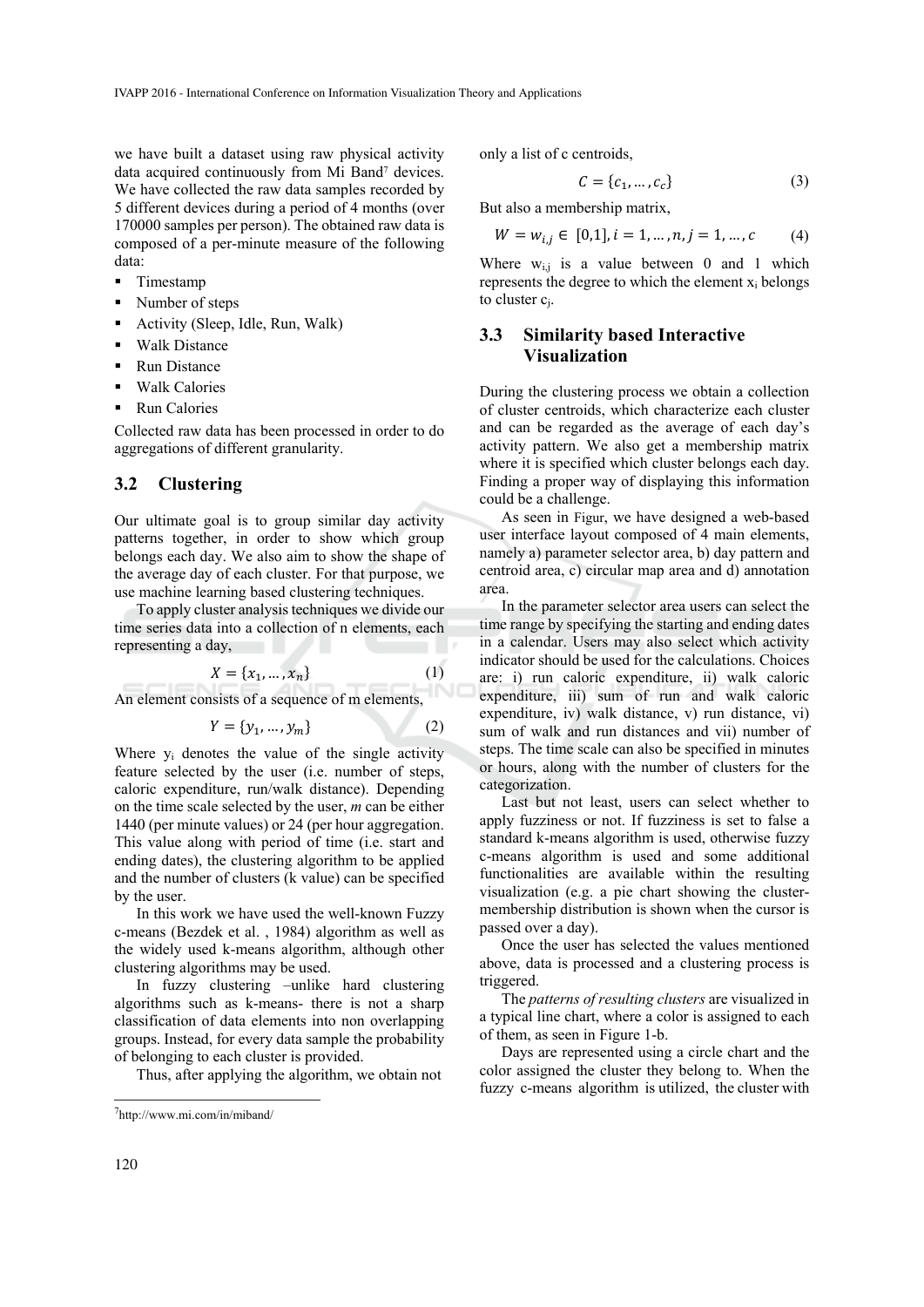

Figure 1: Web-based interactive visualization. a) Parameter selector area. b) View of the line chart showing day patterns (gray lines) and cluster centroids colored according to the legend. c) The user has placed the mouse over a certain cell of the circle chart, thus the pattern of that day is highlighted in the multi-series line chart (red line in the upper chart). Simultaneously a pie chart shows the membership distribution of the selected day. d) Insight annotation area.

the highest w value is selected for each day i,

$$
c_{max} = \max(w_{i,1}, \dots, w_{i,c})
$$
 (5)

Although the color assigned for each day corresponds to the cmax value, we consider that the distribution of the cluster-belonging degrees provides valuable information that can enhance the exploration process. Hence, when the user selects a day by placing the mouse over a certain segment of the circle chart, a pie chart showing the cluster membership distribution for that particular day is shown in the upper right part of the canvas (see Figure 2). In addition, the activity pattern of that day is highlighted in the line chart. This makes it easy to compare a given day's activity pattern with its corresponding cluster's pattern.

The user can also have a detailed visualization of a particular day by clicking the corresponding segment of the circle chart.

Then, a new circular map is shown, where each segment represents the value of the selected parame-



Figure 2: Visualization of 6-week caloric expenditure data. It can be seen that Saturdays (and Thursdays to some extent) are more likely to belong to cluster 1. This cluster groups days with higher activity levels in the afternoon.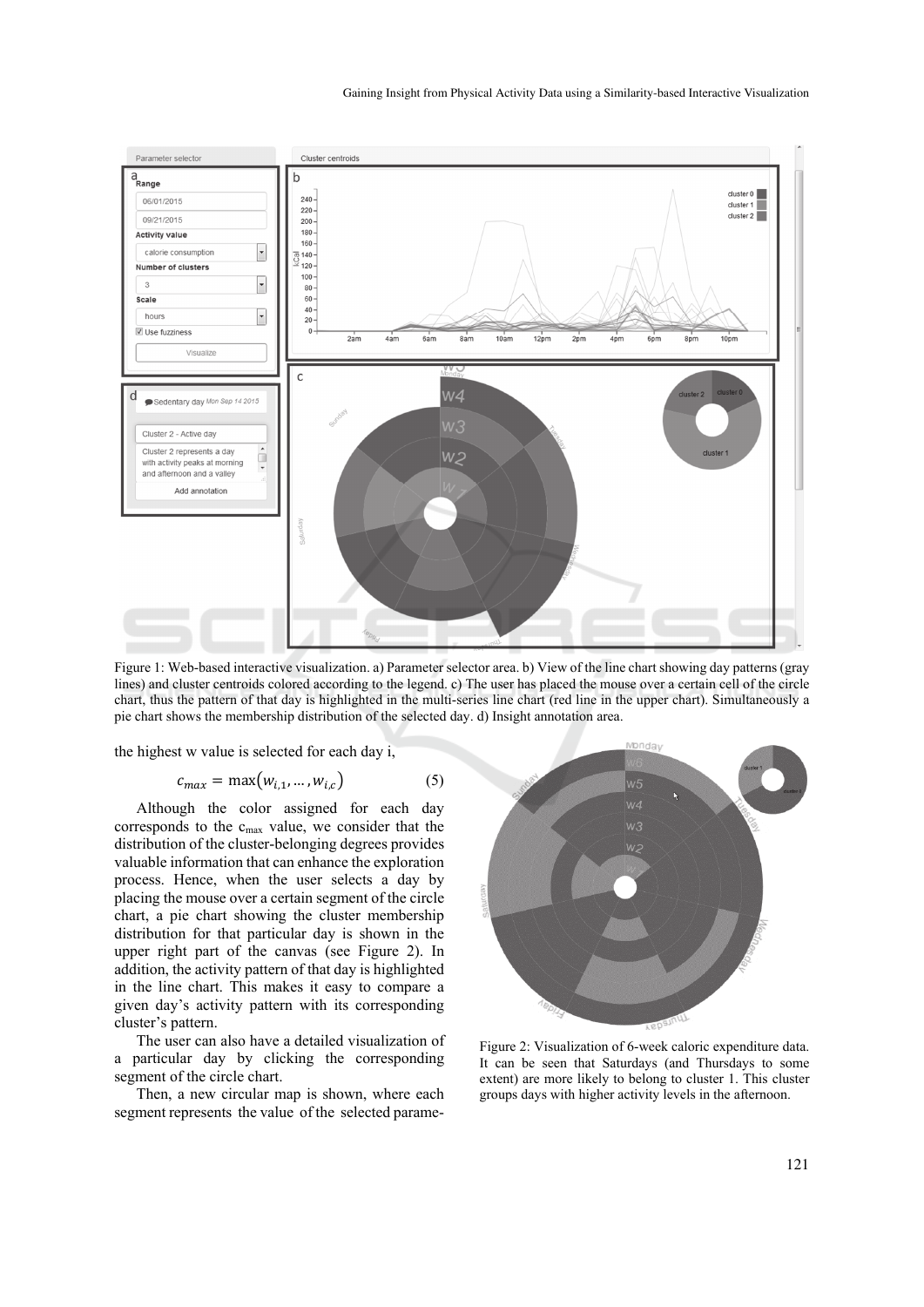ter of one minute (see Figure 3). The darker the color of the segment is, the greater the value (e.g. caloric expenditure) of that minute. Each ring represents a day, where the selected day is placed in the middle, surrounded by the three previous and next three days. This visualization aims to show the activity patterns in a more detailed way, as well as to better detect repeating patterns among days. Figure 3 depicts the circle heat chart showing the caloric expenditure patterns of a user during one week.

Finally, the user interface provides a simple yet useful tool for insight annotation. Users can annotate the discovered insights by inserting a title and a description. This self-reflection insight reporting functionality was added following (Choe et al., 2015) findings and their recommendation to support easy capture of self-reflection insights against specific elements of a dataset that may be associated with the insight, and access them both for exploration and for presentation purposes. Saved annotations are linked to the user-selected parameters, so that the associated visualization can be easily accessed in the future.



Figure 3: View of the circular heat chart. Each ring represents a day and is composed of 1440 cells (one per minute of a day) colored according to the calories expended.

## **4 CONCLUSIONS AND FUTURE WORK**

We have presented a novel combination of wellestablished automated data analysis and visualization techniques which permits the user to interactively identify similarities in time-oriented data. This

approach has been implemented in the practical scenario of physical activity pattern visualization. The proposed visualization method is based on spatially arranging activity data in a given time period scale (e.g. day, week), automatically categorizing days into groups based on their activity pattern similarity and depicting similar activity days with the same visual representation. Thanks to this visual highlighting, repeating patterns can be easily spotted by the user. Moreover, combining this highlighting with the periodic arrangement of data that circular maps provide, periodic patterns can be easily recognized in different time scales (e.g. week or month). Both techniques are complementary in the sense that circular maps themselves don't permit a quick way to present similar items with the same visual representation, where each day's data cannot be summarized as a ordinal value, and on the other hand grouping days based on multiple features (and visually representing this categorization), without a proper spatial arrangement, doesn't permit an easy way to identify periodic patterns. Our approach takes advantage of the benefits of both visualization techniques, while avoiding their drawbacks.

Nevertheless, the authors are aware of at least a couple of limitations of this method: first, the day clustering technique is currently almost completely automatic, only the number of groups can be selected by the user, therefore lacking a fine tuning possibility for the visualization, considering for example different day similarity metrics. And second, the circular map is quite static, that is, information can only be arranged at daily and weekly time periods. Additionally, due to the characteristics of circular maps, older information has less visual impact, which for some scenarios might be useful, but not always.

Finally, this visualization method follows a top down interaction model, with an initial overview visualization combined with a following focused visualization for more in detail data review.

This visualization method closes the interaction loop by including the possibility to report insights and to link them to the visualization configuration which led to each of them.

We have performed some initial tests on a group of 5 volunteer subjects for a period of 4 months, regarding the usability of different visualization options and the insights provided by them. The subjects have shown interest in continuing with the self-monitoring and visual analysis process, as they perceive it as a quick yet useful tool to quantify their progress as well as to correct harmful behaviors.

Future work will include the validation of approach from the user interaction perspective, the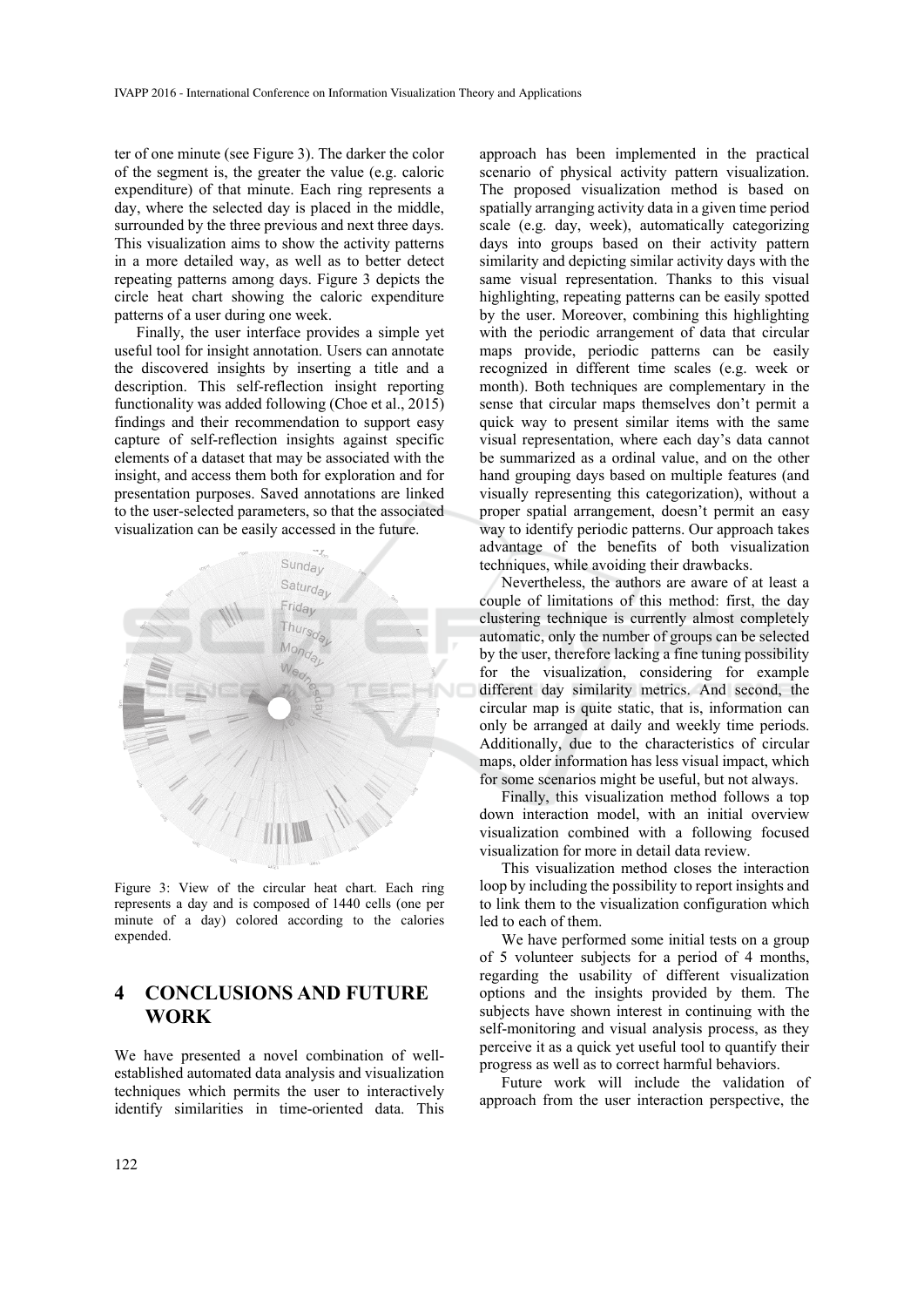use of the clustering results to adapt the initial overview visualization and the exploration of hierarchical clustering methods, and alternatives such as latent class analysis (LCA).

## **ACKNOWLEDGEMENTS**

This work was partially funded by the Basque Government ETORTEK 2012 Program (ELDERBASK). The opinions herein are those of the authors and not necessarily those of the funding agencies.

## **REFERENCES**

- Bezdek, J. C., Ehrlich, R., & Full, W. (1984). FCM: The fuzzy c-means clustering algorithm. *Computers & Geosciences*, *10*(2), 191–203. http://doi.org/ 10.1016/0098-3004(84)90020-7.
- Carlis, J. V., & Konstan, J. A. (1998). Interactive Visualization of Serial Periodic Data. In *Proceedings of the 11th Annual ACM Symposium on User Interface Software and Technology* (pp. 29–38). New York, NY, USA: ACM. http://doi.org/10.1145/288392.288399.
- Choe, E., Lee, B., & Schraefel, M. (2015). Revealing Visualization Insights from Quantified-Selfers' Personal Data Presentations. *IEEE Computer Graphics and Applications*, *PP*(99), 1–1. http://doi.org/10.1109/ MCG.2015.51.
- Consolvo, S., McDonald, D. W., & Landay, J. A. (2009). Theory-driven Design Strategies for Technologies That Support Behavior Change in Everyday Life. In *Proceedings of the SIGCHI Conference on Human Factors in Computing Systems* (pp. 405–414). New York, NY, USA: ACM. http://doi.org/ 10.1145/1518701.1518766.
- Dork, M., Gruen, D., Williamson, C., & Carpendale, S. (2010). A Visual Backchannel for Large-Scale Events. *IEEE Transactions on Visualization and Computer Graphics*, *16*(6), 1129–1138. http://doi.org/ 10.1109/TVCG.2010.129.
- Douma, M., Ligierko, G., Ancuta, O., Gritsai, P., & Liu, S. (2009). SpicyNodes: Radial Layout Authoring for the General Public. *IEEE Transactions on Visualization and Computer Graphics*, *15*(6), 1089–1096. http://doi.org/10.1109/TVCG.2009.183.
- Fan, C., Forlizzi, J., & Dey, A. K. (2012). A Spark of Activity: Exploring Informative Art As Visualization for Physical Activity. In *Proceedings of the 2012 ACM Conference on Ubiquitous Computing* (pp. 81–84). New York, NY, USA: ACM. http://doi.org/ 10.1145/2370216.2370229
- Faridani, S., Bitton, E., Ryokai, K., & Goldberg, K. (2010). Opinion Space: A Scalable Tool for Browsing Online Comments. In *Proceedings of the SIGCHI Conference*

*on Human Factors in Computing Systems* (pp. 1175– 1184). New York, NY, USA: ACM. http://doi.org/10.1145/1753326.1753502.

- Froehlich, J., Dillahunt, T., Klasnja, P., Mankoff, J., Consolvo, S., Harrison, B., & Landay, J. A. (2009). UbiGreen: Investigating a Mobile Tool for Tracking and Supporting Green Transportation Habits. In *Proceedings of the SIGCHI Conference on Human Factors in Computing Systems* (pp. 1043–1052). New York, NY, USA: ACM. http://doi.org/ 10.1145/1518701.1518861.
- Froehlich, J., Findlater, L., Ostergren, M., Ramanathan, S., Peterson, J., Wragg, I., … Landay, J. A. (2012). The Design and Evaluation of Prototype Eco-feedback Displays for Fixture-level Water Usage Data. In *Proceedings of the SIGCHI Conference on Human Factors in Computing Systems* (pp. 2367–2376). New York, NY, USA: ACM. http://doi.org/ 10.1145/2207676.2208397.
- Gotz, D., Wang, F., & Perer, A. (2014). A methodology for interactive mining and visual analysis of clinical event patterns using electronic health record data. *Journal of Biomedical Informatics*, *48*, 148–159. http://doi.org/10.1016/j.jbi.2014.01.007.
- Huang, D., Tory, M., Aseniero, B., Bartram, L., Bateman, S., Carpendale, S., … Woodbury, R. (2014). Personal Visualization and Personal Visual Analytics. *IEEE Transactions on Visualization and Computer Graphics*, *Early Access Online*. http://doi.org/10.1109/ TVCG.2014.2359887.
- Jafarinaimi, N., Forlizzi, J., Hurst, A., & Zimmerman, J. (2005). Breakaway: An Ambient Display Designed to Change Human Behavior. In *CHI '05 Extended Abstracts on Human Factors in Computing Systems* (pp. 1945–1948). New York, NY, USA: ACM. http://doi.org/10.1145/1056808.1057063.
- Khot, R. A., Pennings, R., & Mueller, F.. "Floyd." (2015). EdiPulse: Supporting Physical Activity with Chocolate Printed Messages. In *Proceedings of the 33rd Annual ACM Conference Extended Abstracts on Human Factors in Computing Systems* (pp. 1391–1396). New York, NY, USA: ACM. http://doi.org/10.1145/2702613.2732761.
- Khovanskaya, V., Baumer, E. P. S., Cosley, D., Voida, S., & Gay, G. (2013). "Everybody Knows What You'Re Doing": A Critical Design Approach to Personal Informatics. In *Proceedings of the SIGCHI Conference on Human Factors in Computing Systems* (pp. 3403– 3412). New York, NY, USA: ACM. http://doi.org/10.1145/2470654.2466467.
- Larsen, J. E., Cuttone, A., & Jørgensen, S. L. (2013). QS Spiral: Visualizing Periodic Quantified Self Data. In *Proceedings of CHI 2013 Workshop on Personal Informatics in the Wild: Hacking Habits for Health & Happiness*. Retrieved from http://orbit.dtu.dk/ fedora/objects/orbit:127504/datastreams/file\_d58b9d7 9-608a-46b5-8bde-f250a1d0adcd/content.
- Lin, J. J., Mamykina, L., Lindtner, S., Delajoux, G., & Strub, H. B. (2006). Fish'n'Steps: Encouraging Physical Activity with an Interactive Computer Game.